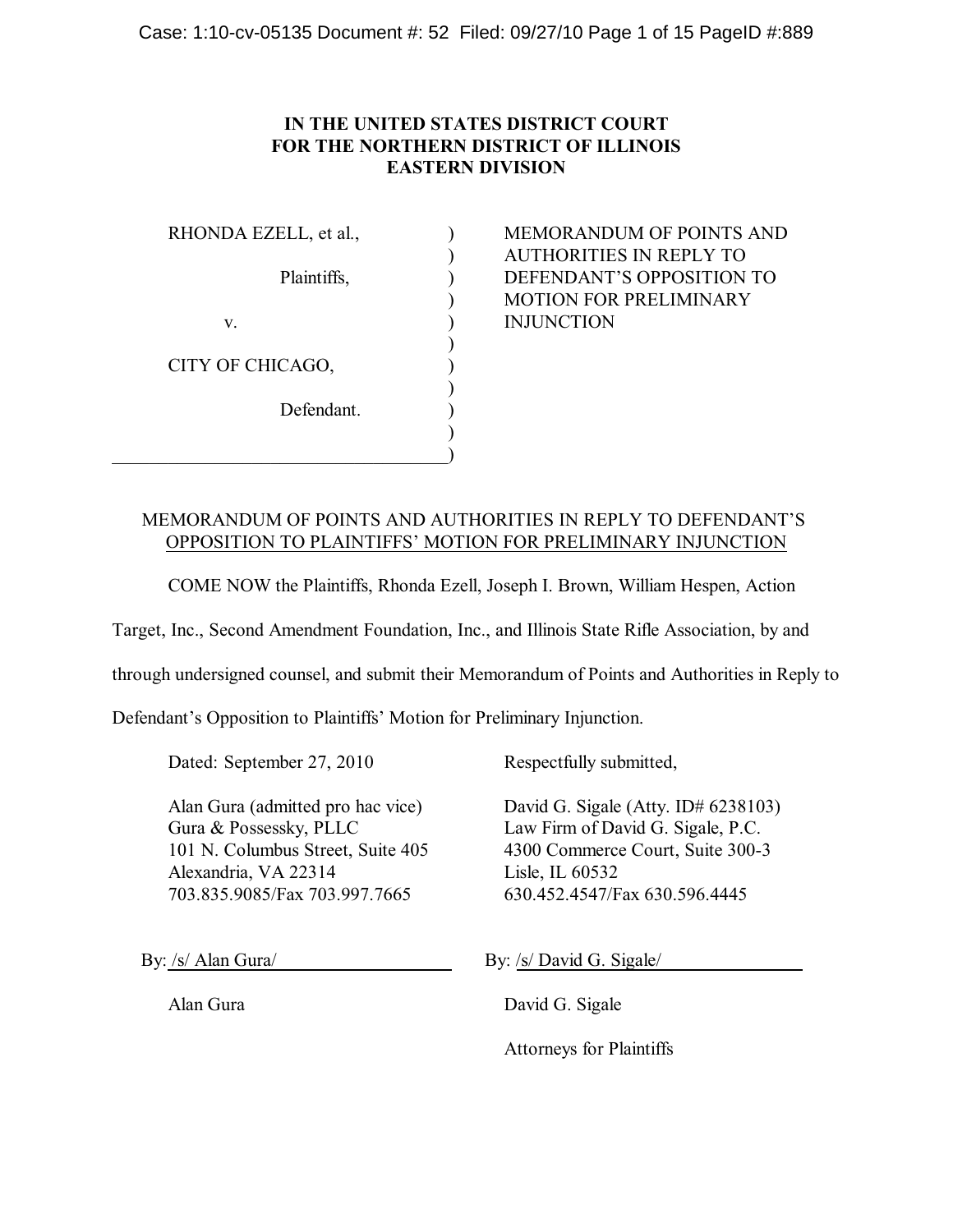## MEMORANDUM OF POINTS AND AUTHORITIES IN REPLY TO DEFENDANT'S OPPOSITION TO PLAINTIFFS' MOTION FOR PRELIMINARY INJUNCTION

### PRELIMINARY STATEMENT

The City's opposition misstates the law, and fails to offer any actual showing that would sustain its range ban even if the range ban were subject to a lower standard of review. The opposition does make clear, however, that the City has no valid defense against this challenge. Accordingly, even if the Court does not conclude that Plaintiffs have shown irreparable harm, it is pointless to continue this case any further. The Court should convert the hearing to a trial on the merits, per Fed. R. Civ. Proc. 65(a)(2), and issue a permanent injunction.

\* \* \*

The Second Amendment protects the right to use arms in the most ordinary way that they are used: at a gun range. The notion that the Second Amendment does not reach beyond the home has been rejected both by the Supreme Court as well as by the Seventh Circuit.

Even if the Second Amendment does not secure the right to use a gun range per se, it does protect, undoubtedly, the right to keep arms at home for self-defense. It is the City, not Plaintiffs, that mandates regular range training as a condition of keeping arms at home. Banning a required step in obtaining arms for home self-defense cannot be constitutional.

And beyond even this much, it is undeniable – indeed, it is the basis of Defendant's training requirement – that practice and training improve proficiency, and thus, safety. What reason, apart from the promotion of safety, could there be for Defendant's training requirement? Banning ranges frustrates people's ability to use guns in self-defense in the home, and makes gun ownership needlessly dangerous. And while Defendant does not seriously address the issue, the

1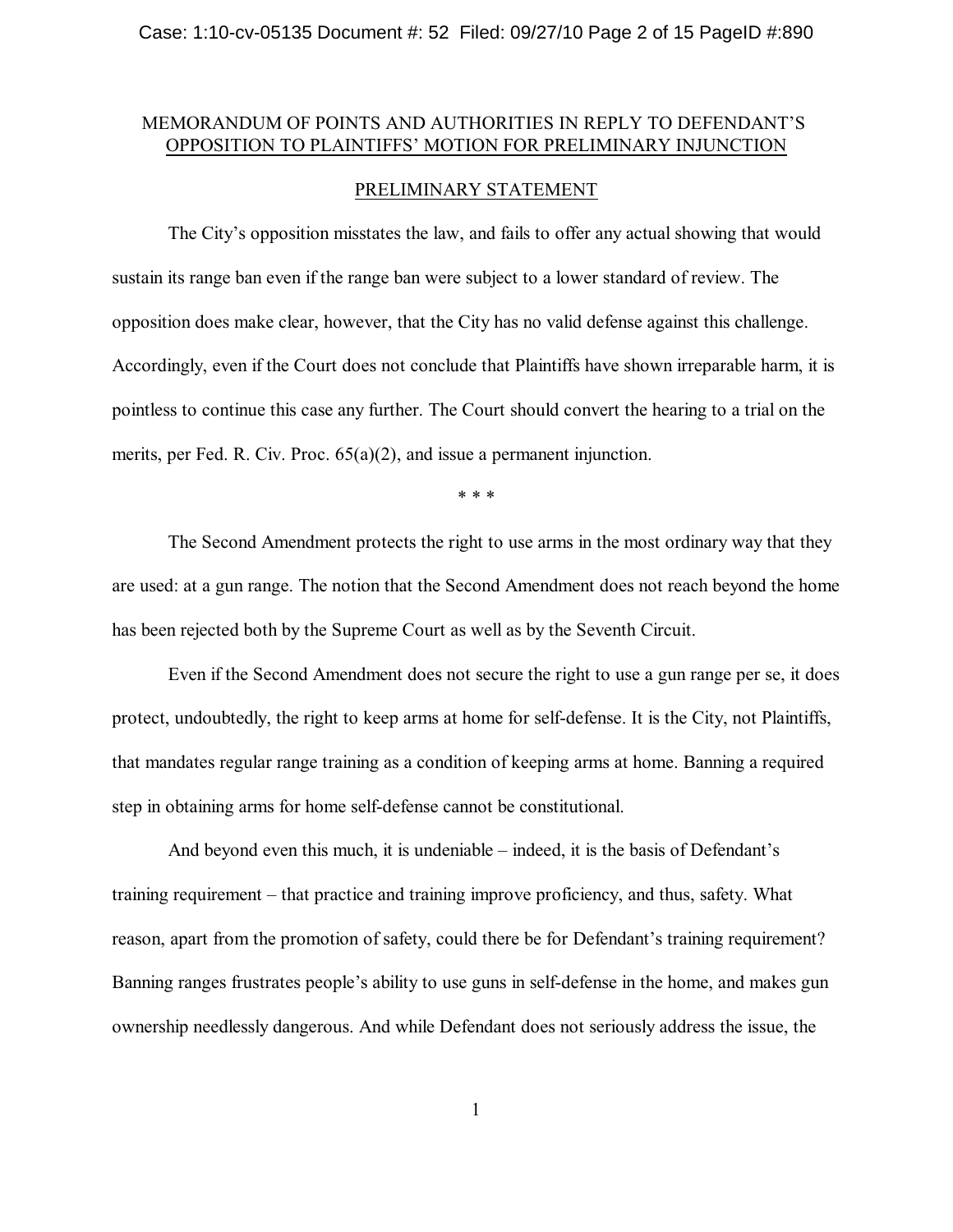### Case: 1:10-cv-05135 Document #: 52 Filed: 09/27/10 Page 3 of 15 PageID #:891

fact is that the First Amendment squarely protects the right to give and receive gun training, just as it protects *all* forms of training.

Thus, the first two forms of irreparable harm in this case – the ban on a right to use gun ranges, and the frustration of obtaining guns for home self-defense – are not fact-specific. The third form of irreparable harm is only slightly based on a factual argument. Obviously, the banning of gun ranges in a 231 square mile area is going to increase the costs involved in obtaining range training. But burdening the exercise of fundamental constitutional rights, without substantial justification, is not permitted.

To justify this frustration of constitutional rights, the City offers absolutely nothing, describing its interest as "to limit the impact that a proliferation of firearms has on public health, safety and welfare." Def. Br. at 21. And the City argues not only that banning all ranges somehow serves this nebulous purpose, it argues – in the face of repeated directly contrary recent rulings by the Supreme Court and Seventh Circuit – that gun regulation is subject to rational basis review. But even the one scholar to whose pre-*Heller* and *McDonald* work Defendant looks has publicly declared his support of Plaintiffs' position in this case.

### ARGUMENT

## I. THE SECOND AMENDMENT PLAINLY EXTENDS BEYOND THE HOME, AND PROTECTS THE RIGHT TO PRACTICE WITH GUNS AT A RANGE.

The question of whether the Second Amendment secures the right to visit a gun range has not previously been reached by a court, because as far as Plaintiffs are aware, Chicago's range ban is unique. This is reason enough to suspect that it is unconstitutional. *McDonald* v. *City of Chicago*, 130 S. Ct. 3020, 177 L. Ed. 2d 894, 926 (2010) (plurality opinion) (rarity of Chicago's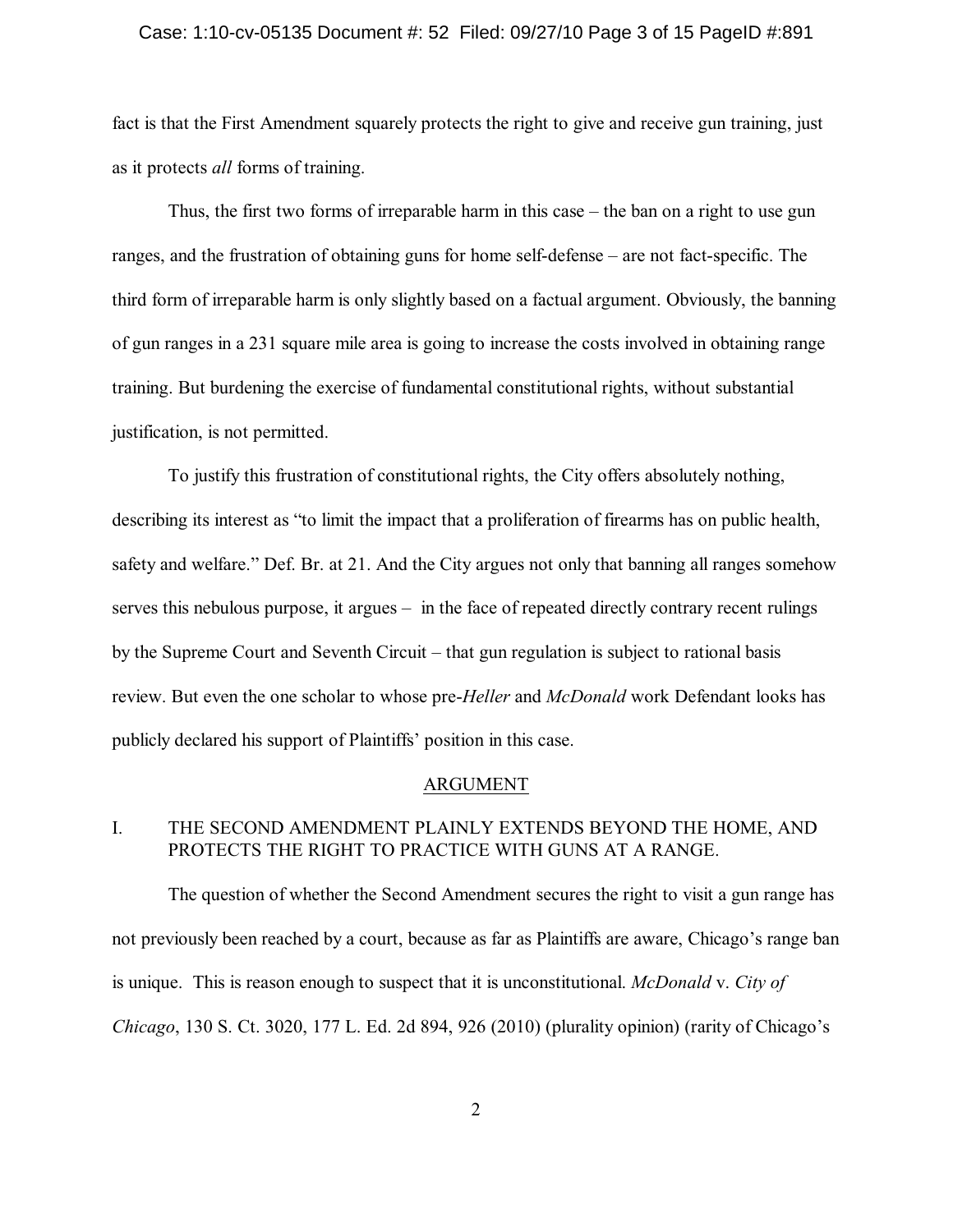### Case: 1:10-cv-05135 Document #: 52 Filed: 09/27/10 Page 4 of 15 PageID #:892

handgun ban counsels against its constitutionality). But this is not to say the issue is strictly one of first impression. The guidance on the topic is extensive, and points uniformly in one direction.

The Seventh Circuit has already rejected the City's argument that the Second Amendment limits its protection only to gun possession within the home: "[T]he Second Amendment creates individual rights, *one of which* is keeping operable handguns at home for self-defense. What other entitlements the Second Amendment creates, and what regulations legislatures may establish, were left open [in *District of Columbia* v. *Heller*, 128 S. Ct. 2783 (2008)]." *United States* v. *Skoien*, 2010 U.S. App. LEXIS 14262 at  $*5$  (7<sup>th</sup> Cir. July 13, 2010) (en banc) (emphasis added).

Although Plaintiffs take issue with the concept that the Second Amendment "creates" rights as opposed to preserving pre-existing rights, the basic idea – that the Second Amendment is not limited to the home – is incontrovertible. Although *Heller* does not require invalidating all laws regulating guns in public, "*Heller* does not preclude Second Amendment challenges to laws regulating firearm possession outside of home." *Peruta* v. *County of San Diego*, 678 F. Supp. 2d 1046, 1051 (S.D. Ca. 2010).

The Second Amendment applies "*most notably* for self-defense within the home," *McDonald*, 177 L. Ed. 2d at 922 (emphasis added), "where the need for defense of self, family, and property is most acute," *Heller*, 128 S. Ct. at 2717, but not exclusively so. For example, "Americans valued the ancient right [to keep and bear arms] . . . for self-defense *and hunting*." *Heller*, 128 S. Ct. at 2801 (emphasis added). "The settlers' dependence on game for food and economic livelihood, moreover, undoubtedly undergirded . . . state constitutional guarantees [of the right to arms]." *McDonald*, 177 L. Ed. 2d at 921 n.27. Hunting does not occur inside the home.

3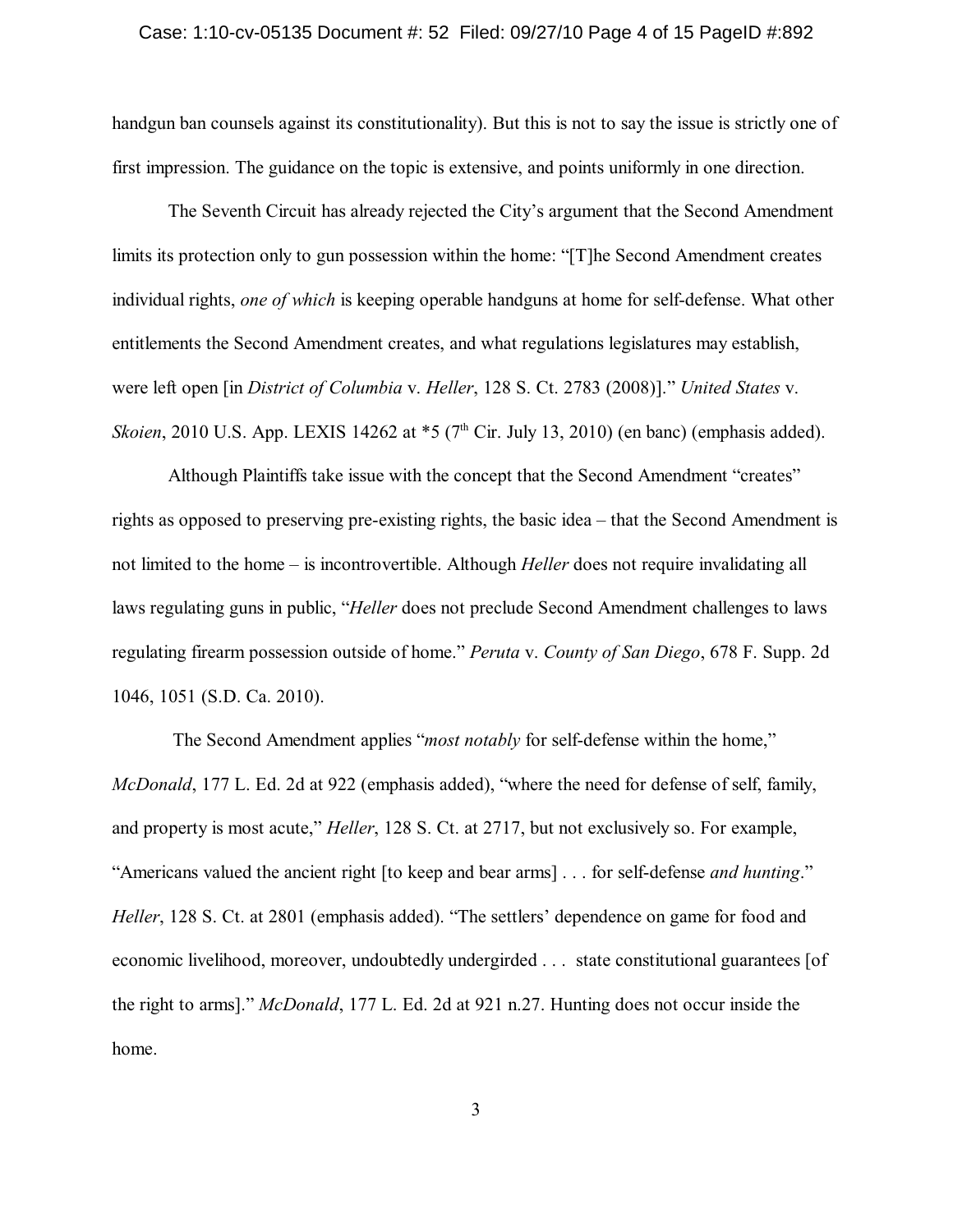### Case: 1:10-cv-05135 Document #: 52 Filed: 09/27/10 Page 5 of 15 PageID #:893

Describing Second Amendment rights, the Supreme Court invoked Senator Sumner's famous "Bleeding Kansas" speech: "The rifle has ever been the companion of the pioneer and, under God, his tutelary protector against the red man and the beast of the forest." *Heller*, 128 S. Ct. at 2807 (citation omitted). And in setting out the common-use test for protected arms, the Supreme Court has made clear that the Second Amendment secures arms possessed "for lawful purposes like self defense." *Heller*, 128 S. Ct. at 2815.

Indeed, the Supreme Court was all but forced to declare the Second Amendment applies outside the home, given the way in which the District of Columbia litigated its case. The District offered that the term "bear arms" had an exclusive idiomatic meaning, effectively, to soldier or go into battle, and that "keep and bear arms" was a unitary concept referring only to a right to possess weapons in the context of military duty The Supreme Court was required to address this argument to reach its judgment, and rejected it. "At the time of the founding, as now, to 'bear' meant to 'carry.'" *Heller*, 128 S. Ct. at 2793 (citations omitted). To "bear arms," as used in the Second Amendment, is to "wear, bear, or carry . . . upon the person or in the clothing or in a pocket, for the purpose . . . of being armed and ready for offensive or defensive action in a case of conflict with another person." *Heller*, 128 S. Ct. at 2793 (quoting *Muscarello* v. *United States*, 524 U.S. 125, 143 (1998) (Ginsburg, J., dissenting)); BLACK'S LAW DICTIONARY 214 (6th Ed. 1998)); *see also Heller*, 128 S. Ct. at 2804 ("the Second Amendment right, protecting only individuals' liberty to keep *and carry* arms . . ."), at 2817 ("the right to keep *and carry* arms") (emphasis added). "[B]ear arms means . . . simply the carrying of arms . . ." *Heller*, at 2796.

Having defined the Second Amendment's language as including a right to "carry" guns for self-defense, the Supreme Court helpfully noted several exceptions that prove the rule. Explaining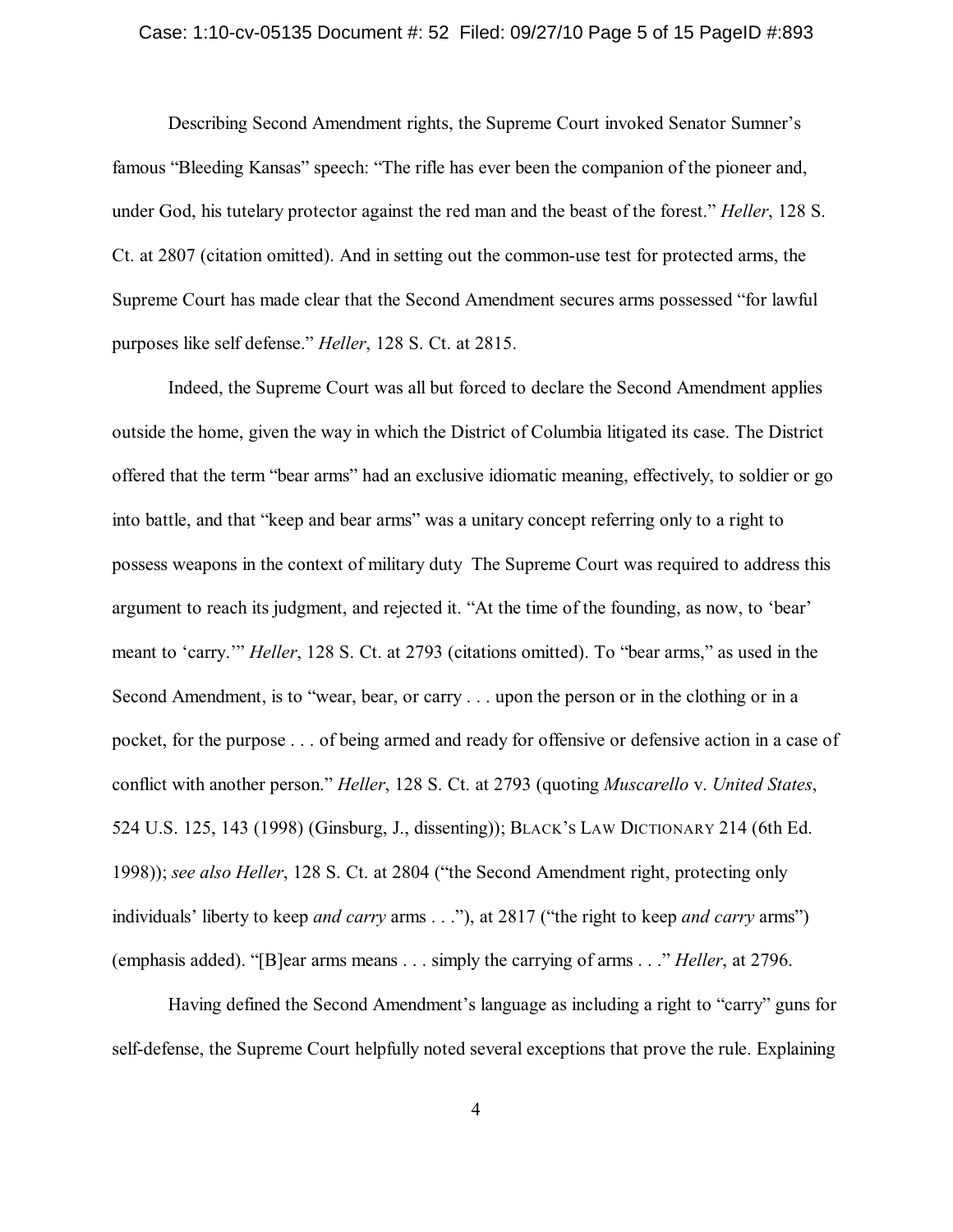### Case: 1:10-cv-05135 Document #: 52 Filed: 09/27/10 Page 6 of 15 PageID #:894

that this right is "not unlimited," in that there is no right to "carry any weapon whatsoever in any manner whatsoever and for whatever purpose," *Heller*, 128 S. Ct. at 2816 (citations omitted), the Court confirmed that there is a right to carry at least some weapons, in some manner, for some purpose. The Court then listed as "presumptively lawful," *id.*, at 2817 n.26, "laws forbidding the carrying of firearms in sensitive places," *id.*, at 2817, confirming both that such "presumptions" may be overcome in appropriate circumstances, and that carrying bans are *not* presumptively lawful in non-sensitive places.

All of this activity takes place outside the home.

Finally, as the City notes, the Court was "guided by the principle that the Constitution was written to be understood by the voters; its words and phrases were used in their normal and ordinary as distinguished from technical meaning." *Heller*, 128 S. Ct. at 2788 (citations and internal quotation marks omitted). And in elucidating the normal and ordinary meaning of the right to arms, the Court observed, "No doubt, a citizen . . . [who] *practices in safe places the use of [a handgun]*, and in due time teaches his sons to do the same, exercises his individual right." *Heller*, 128 S. Ct. at 2812 (citation omitted) (emphasis added). This is not a useless snippet. It was included for the reason that it sheds light on the scope of the right.

It is difficult to imagine that practicing the use of guns at a range is not among the "other entitlements" of the Second Amendment outside the home. *Skoien*, at \*5. Even the dissenters in *Heller* recognized the majority to have secured a right to arms for "self-defense, *recreation, and other lawful purposes*." *Heller*, 128 S. Ct. at 2845 n.38 (Stevens, J., dissenting) (emphasis added), at 2869 (Breyer, J., dissenting).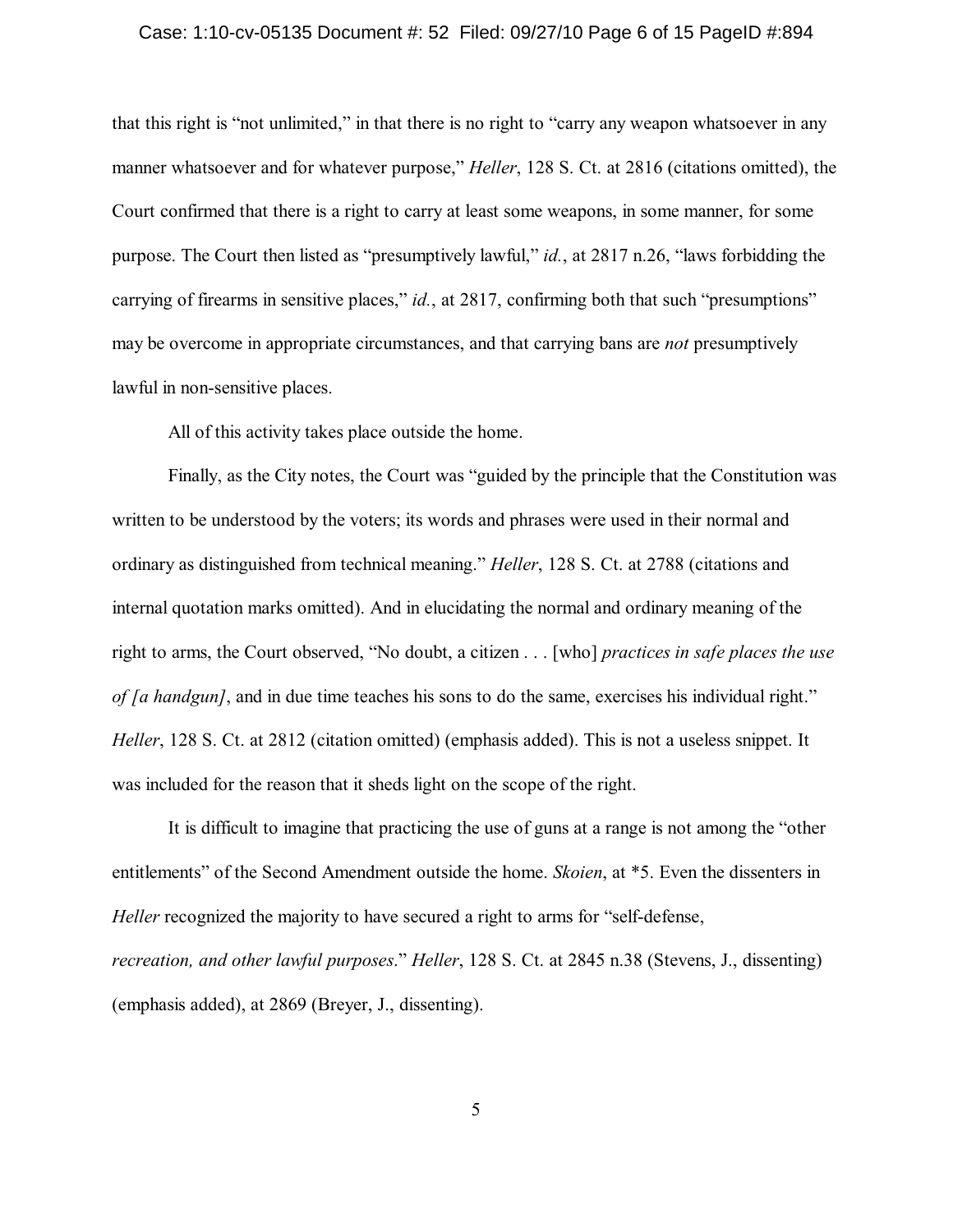## II. REGARDLESS OF WHICH, IF ANY, STANDARD OF REVIEW IS UTILIZED, THE RANGE BAN IS PRESUMPTIVELY UNCONSTITUTIONAL.

Because the challenged laws forbid the exercise of protected activity, without more, they must be struck down. *See Heller*, 128 S. Ct. at 2818 (Functional firearm ban "makes it impossible for citizens to use [firearms] for the core lawful purpose of self-defense and is hence unconstitutional."). But even if the case is governed by some standard of review – any standard of review -- the outcome is the same.

At the outset, Defendant's suggestion that this case could be governed by rational basis review is frivolous. The Supreme Court emphatically rejected this proposition, and the Seventh Circuit has followed suit. "There may be narrower scope for operation of the presumption of constitutionality when legislation appears on its face to be within a specific prohibition of the Constitution, such as those of the first ten amendments . . ." *United States* v. *Carolene Products Co.*, 304 U.S. 144, 152, n. 4 (1938). Quoting this famous footnote, the Supreme Court recently added, "[T]he [rational basis] test could not be used to evaluate the extent to which a legislature may regulate a specific, enumerated right, be it the freedom of speech, the guarantee against double jeopardy, the right to counsel, *or the right to keep and bear arms*." *Heller*, 128 S. Ct. at 2818 n.27 (citing *Carolene Prods*.) (emphasis added).

Underscoring its rejection of rational basis review for gun laws, the Supreme Court added:

We know of no other enumerated constitutional right whose core protection has been subjected to a freestanding "interest-balancing" approach. The very enumeration of the right takes out of the hands of government--even the Third Branch of Government--the power to decide on a case-by-case basis whether the right is *really worth* insisting upon. A constitutional guarantee subject to future judges' assessments of its usefulness is no constitutional guarantee at all. Constitutional rights are enshrined with the scope they were understood to have when the people adopted them, whether or not future legislatures or (yes) even future judges think that scope too broad.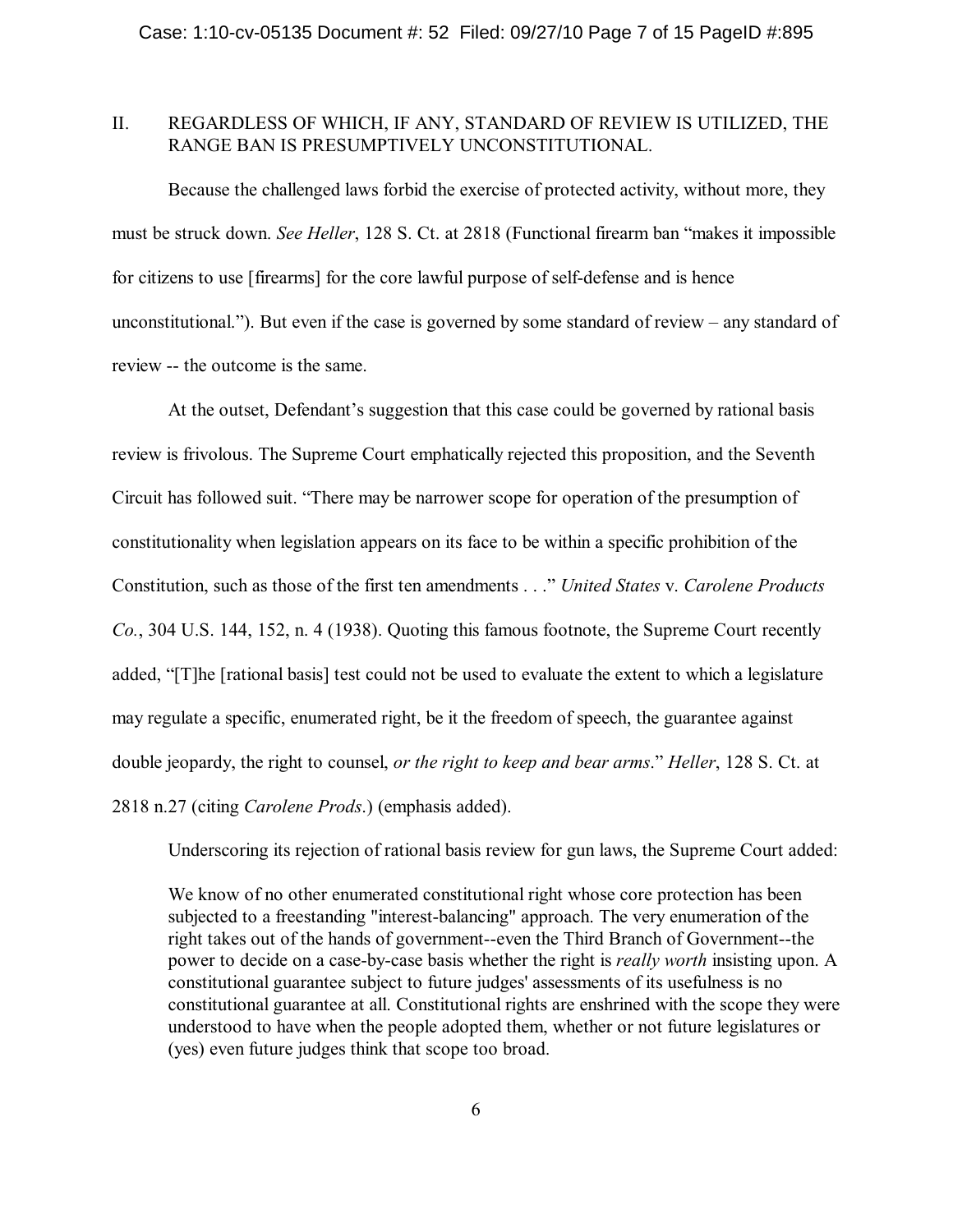*Heller*, 128 S. Ct. at 2821; *McDonald*, 177 L. Ed. 2d at 926 & 929.

*Heller* added that particular types of gun laws might be "presumptively lawful," precisely because they reflect "longstanding prohibitions" that may fall outside "the full scope of the Second Amendment." *Heller*, 128 S. Ct. at 2816-17. No such presumptive allowance is made for laws that would be within the Second Amendment's scope. And finally, removing all doubt as to the presumptive invalidity of nontraditional gun laws, the Supreme Court confirmed that the Second Amendment secures a fundamental right. *McDonald*, 177 L. Ed. 2d at 921 (plurality opinion) & 938 (Thomas, J., concurring). "[C]lassifications affecting fundamental rights are given the most exacting scrutiny." *Clark* v. *Jeter*, 486 U.S. 456, 461 (1988) (citation omitted). Under this analysis, the government carries the burden of proving the constitutionality of the challenged law. *Citizens United* v. *FEC*, 130 S. Ct. 876, 898 (2010).

The Seventh Circuit has applied intermediate scrutiny in Second Amendment cases, which requires that there be a "strong showing" that the regulation is "substantially related to an important governmental objective." *Skoien*, at \*10, and Defendant is correct that the circuit has done so only in the dangerous persons categorical area, reserving other levels of scrutiny for other types of Second Amendment cases.

But it is wrong to suggest that the Seventh Circuit has reserved for the peaceful, lawabiding people a *lower* level of review than is employed for violent felons, drug abusers, and other dangerous individuals arguably covered by a presumptive exception. The Seventh Circuit has suggested overbreadth is a possible alternative mode of analysis. *United States* v. *Yancey*, 2010 U.S. App. LEXIS 18442 at \*10 (7<sup>th</sup> Cir. Sep. 3, 2010); *United States v. Williams*, 2010 U.S.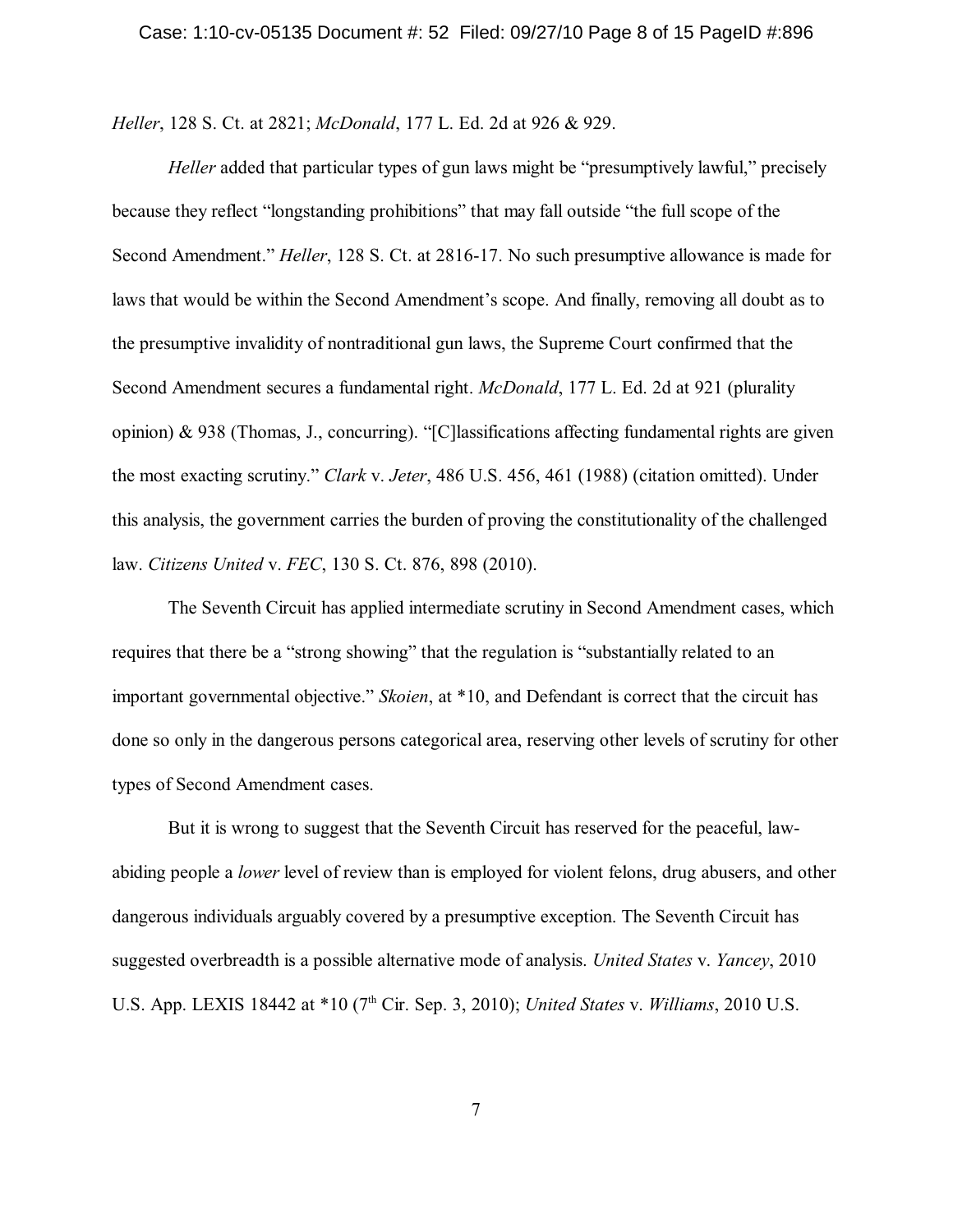App. LEXIS 16194 at  $*19$  (7<sup>th</sup> Cir. Aug. 5, 2010). Overbreadth is a strict scrutiny doctrine, where laws are rejected because they are not narrowly tailored.

Nonetheless, the City invokes the work of noted UCLA Law Professor Adam Winkler relating to standards of review. This reliance is badly misplaced. Regardless of whether the cited article truly reflects the City's position, it predates *Heller*'s rejection of rational basis, and *McDonald*'s finding that the Second Amendment secures a fundamental right, as well as the Seventh Circuit's opinions applying intermediate review.<sup>1</sup> But notably, Prof. Winkler agrees that Chicago's range ban is unconstitutional: "Reasonable gun control is one thing, this another. Chicago requires 1 hour on range for handgun permit but bars ranges." www.twitter.com/ adamwinkler, Aug. 16, 2010, 3:18 p.m. (citation omitted) (last visited Sept. 26, 2010).

Of course the range ban could not survive higher standards of scrutiny, either, because the City cannot even aver an important governmental interest. "[L]imiting the impact of the proliferation of firearms," Def. Br. at 21, is merely one way of saying, "*Heller* was wrong." Of course the Second Amendment secures the proliferation of firearms. The proliferation of firearms may strike the City as an evil, but the American people have decided that it is so beneficial as to be protected in the Bill of Rights. The City's reasoning is also impermissibly circular. The City "has taken the effect of the statute and posited that effect as the [its] interest. If accepted, this sort of circular defense can sidestep judicial review of almost any statute, because it makes all statutes look narrowly tailored." *Simon & Schuster, Inc.* v. *N.Y. State Crime Victims Bd.*, 502 U.S. 105, 120 (1991). The other concerns, congregation, illegal transfer, gun trafficking, theft, and the

For a different view of the same material examined by Winkler, *see* David Kopel & 1 Clayton Cramer, *State Court Standards of Review for the Right to Keep and Bear Arms*, 50 SANTA CLARA L. REV. 1 (2010).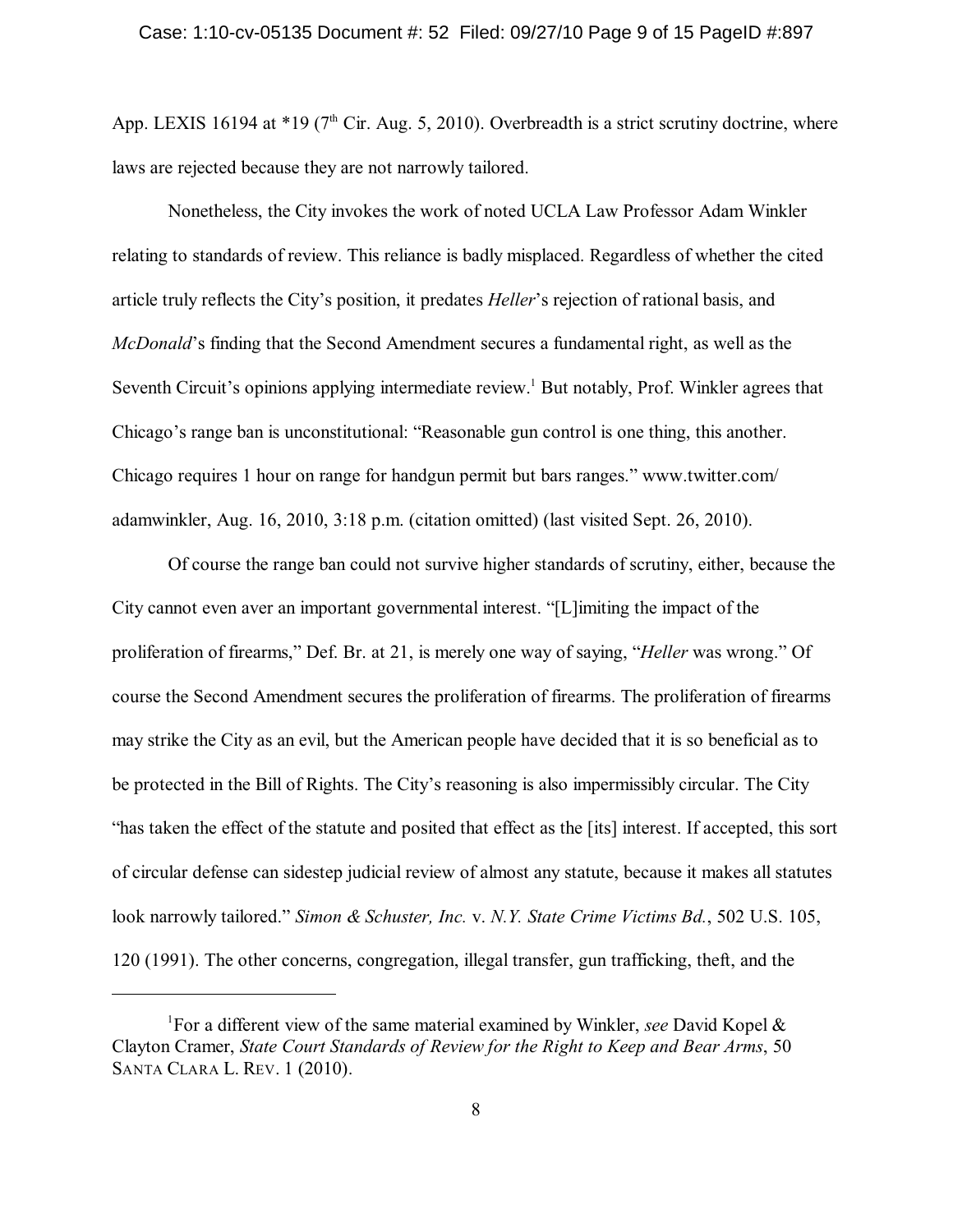#### Case: 1:10-cv-05135 Document #: 52 Filed: 09/27/10 Page 10 of 15 PageID #:898

limitation on carrying (a constitutionally protected activity in itself), are not even rationally related to a ban on gun ranges.

But most inappropriate is the view that ranges can be banned because regulating them would be too burdensome for the City: "the ban eliminates the need to integrate the operation of firing ranges into the City's otherwise established regulatory schemes." Def. Br. at 21. On this view, perhaps the people should be thankful the City does not find the "need" to regulate bookstores and churches too burdensome. The City appears not to understand the concept of "rights." A "right" entitles an individual to do something, and is not dependent on the graces of the government. The notion that the government may ban outright whatever it finds too difficult to regulate is not a constitutional doctrine. If gun ranges are constitutionally protected, the City's wholly optional regulatory costs are irrelevant. People do not lose their rights because the government decides it is too expensive to regulate or otherwise accommodate them. In any event, the City's social cost argument was expressly rejected in *McDonald*, 177 L. Ed. 2d at 924. Continuing this argument with *McDonald* is frivolous.

## III. INSTRUCTION DOES NOT LOSE FIRST AMENDMENT PROTECTION MERELY BECAUSE IT INVOLVES FIRING GUNS.

Ignoring Plaintiffs' survey of cases showing that the First Amendment protects demonstrative and physical instruction, Defendant tries to convert the claim into one for "shooting a gun [as] expressive activity." Def. Br. at 12. This is not an accurate statement of either Plaintiffs' position, or the case law.

But Defendant's argument truly fails in the attempt to limit the Fourth Circuit's directly on-point decision in *Edwards* v. *City of Goldsboro*, 178 F.3d 231 (4th Cir. 1999). Describing the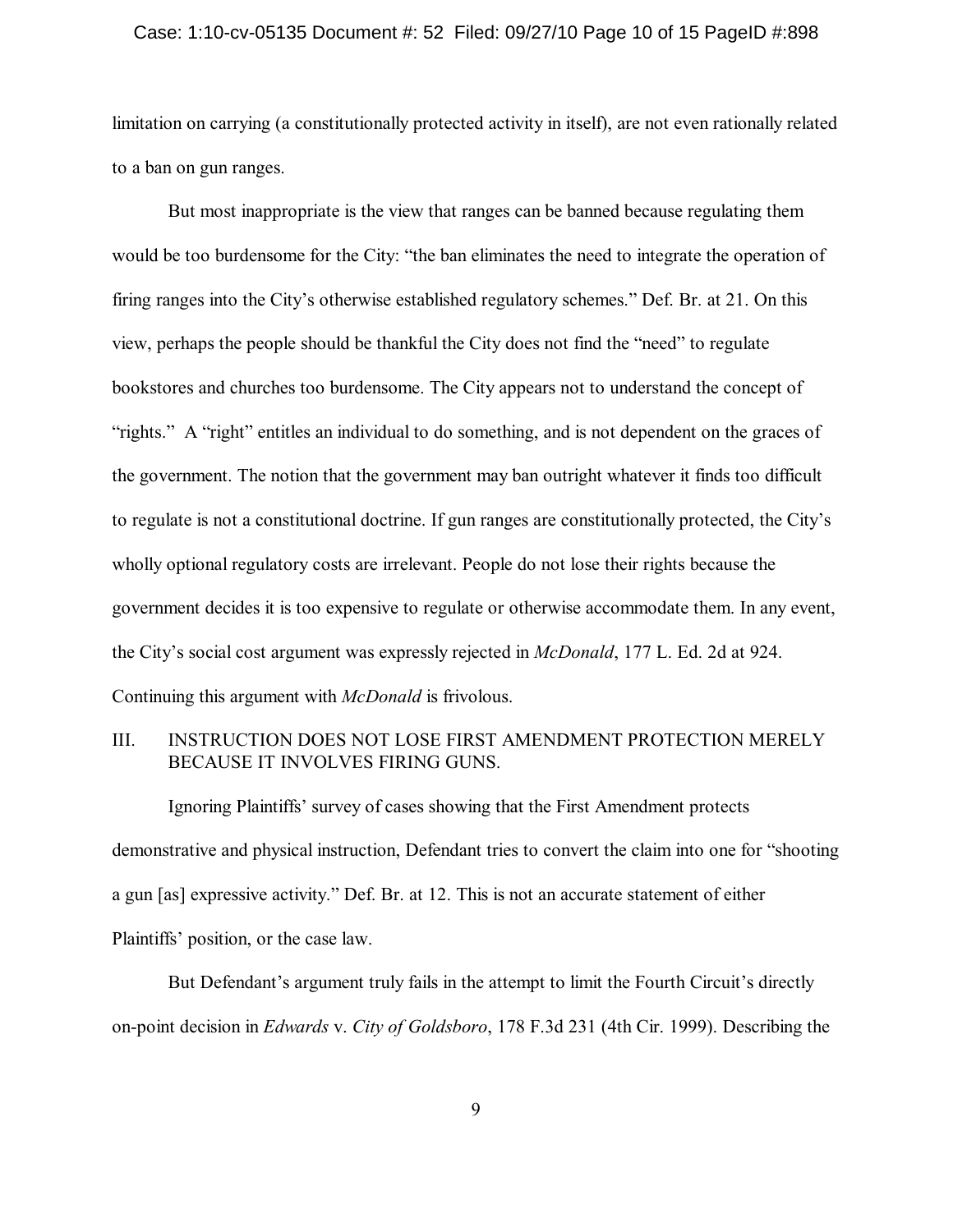#### Case: 1:10-cv-05135 Document #: 52 Filed: 09/27/10 Page 11 of 15 PageID #:899

training in that case, Defendant claims that "presumably," the *Edwards* class was limited to verbal and written instruction, and physical demonstration. Def. Br. at 12. No such limitation is contained in the Fourth Circuit's opinion, and there is no need to "presume" anything. Gun training classes for concealed carry licenses – the training at issue in *Edwards* – *always* require live-fire training. The North Carolina law at issue in *Edwards* is no exception: its prescribed course "involves the actual firing of handguns." N.C. Gen. Stat. § 14-415.12(a)(4).

Training and education frequently require physical experience. A driver's education course would not lose First Amendment protection because part of the instruction involves driving with an instructor. Likewise for gun training. In any event, the type of training in *Edwards* is not factually distinguishable.

## IV. PLAINTIFFS AND THE PUBLIC SUFFER IRREPARABLE HARM.

The facts indicate that there is a range shortage that is discouraging people from complying with the city's laws and exercising their rights. Defendant's claims that the harm in this case can be reduced to money damages, and thus is not subject to preliminary injunctive relief, is baseless. Irreparable harm is presumed in many "money damages" cases. *See, e.g*, *Computer Assocs. Int'l* v. *Quest Software, Inc.*, 333 F. Supp. 2d 688, 700 (N.D. Ill. 2004) (trade secret misappropriation and copyright infringement). Irreparable harm is also presumed in First Amendment cases, *National People's Action v. Wilmette*, 914 F.2d 1008, 1013 (7<sup>th</sup> Cir. 1990), and there is no reason to suppose the same is not true of Second Amendment cases, although the question appears to be one of first impression.

The Second Amendment secures an interest in self-defense. When people cannot defend themselves from violent crime, they are shot, stabbed, beaten, raped, and otherwise maimed. And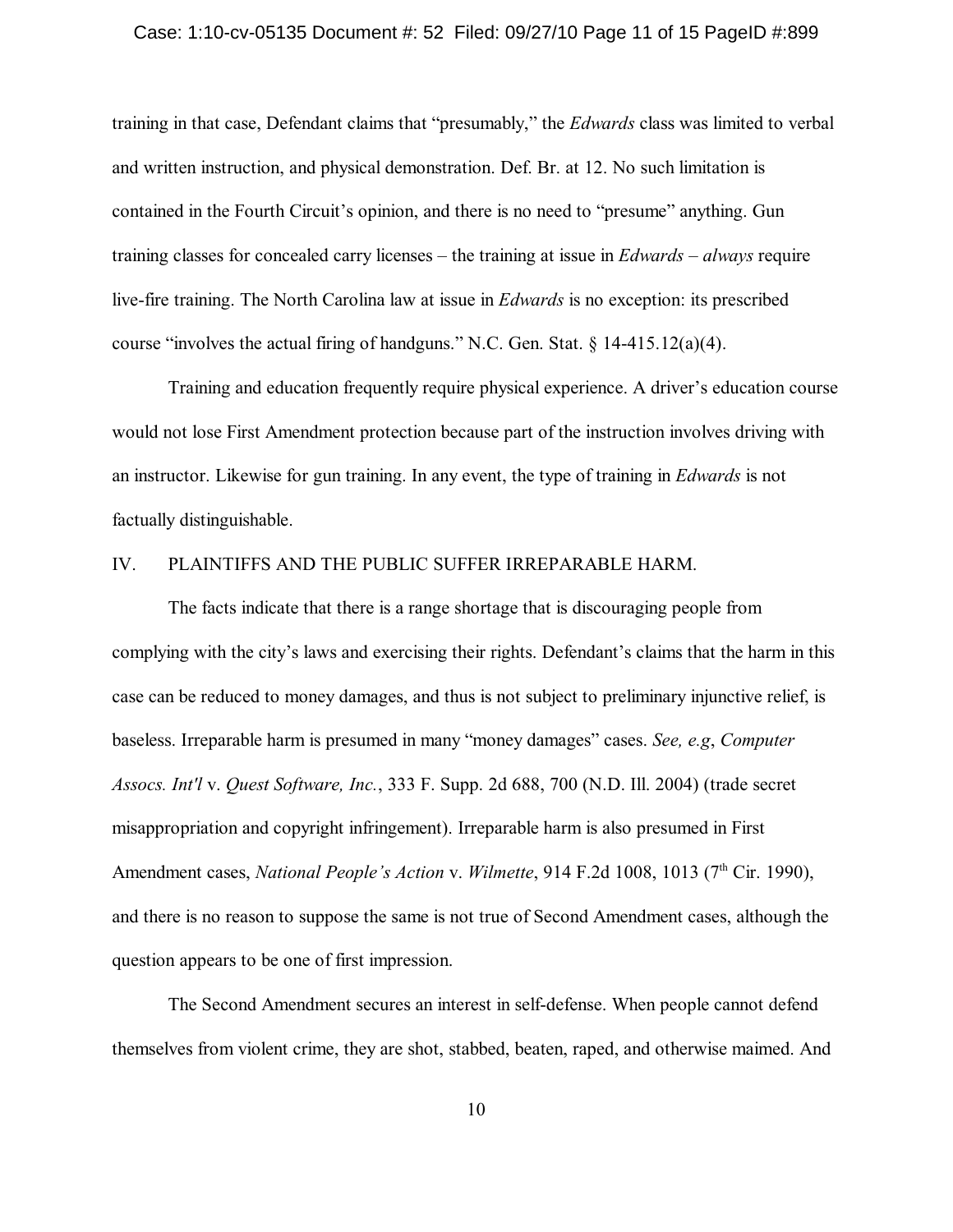#### Case: 1:10-cv-05135 Document #: 52 Filed: 09/27/10 Page 12 of 15 PageID #:900

these are only the worst outcomes. Money damages will not compensate for people who are dead or injured because they had no gun with which to defend themselves, or because someone was not proficient in the use of their gun. It is absurd to suggest that irreparable harm can be presumed where a person might be frustrated in reading a book or securing a copyright, but will not be presumed where the failure to secure the right will end with serious bodily harm or death.

Individuals wishing to assert their constitutional rights cannot be told to move along. The Constitution, with its Bill of Rights, is in full effect in the City of Chicago. *See McDonald*. The notion that individuals should simply go to the suburbs to exercise their rights is nothing more than what the Supreme Court has rejected, yet again, in *McDonald*, the idea that constitutional rights may be abandoned because "conditions and problems differ from locality to locality." *McDonald*, 177 L. Ed. 2d at 924. The only condition that matters is one that applies uniformly in Chicago and its suburbs: the operative, functioning condition of the Constitution.

In the First Amendment context, "[i] is not sufficient to say that neighboring communities permit the type of speech that the challenged ordinance bans . . . . the government may not simply point to neighboring communities that permit the speech as a defense to their ordinance that bans that type of speech from its jurisdiction." *Palmetto Props., Inc.* v. *County of DuPage*, 160 F. Supp. 2d 876, 883 (N.D. Il. 2001) (citing *Schad* v. *Mt. Ephraim*, 452 U.S. 61, 76-77 (1981) ("[One] is not to have the exercise of his liberty of expression in appropriate places abridged on the plea that it may be exercised in some other place") (quoting *Schneider* v. *State*, 308 U.S. 147, 163 (1939)).

Gun training is speech, but the concept works for all constitutional rights. Chicago could not, for example, ban abortion clinics on the grounds that they are available in the suburbs. *Cf.*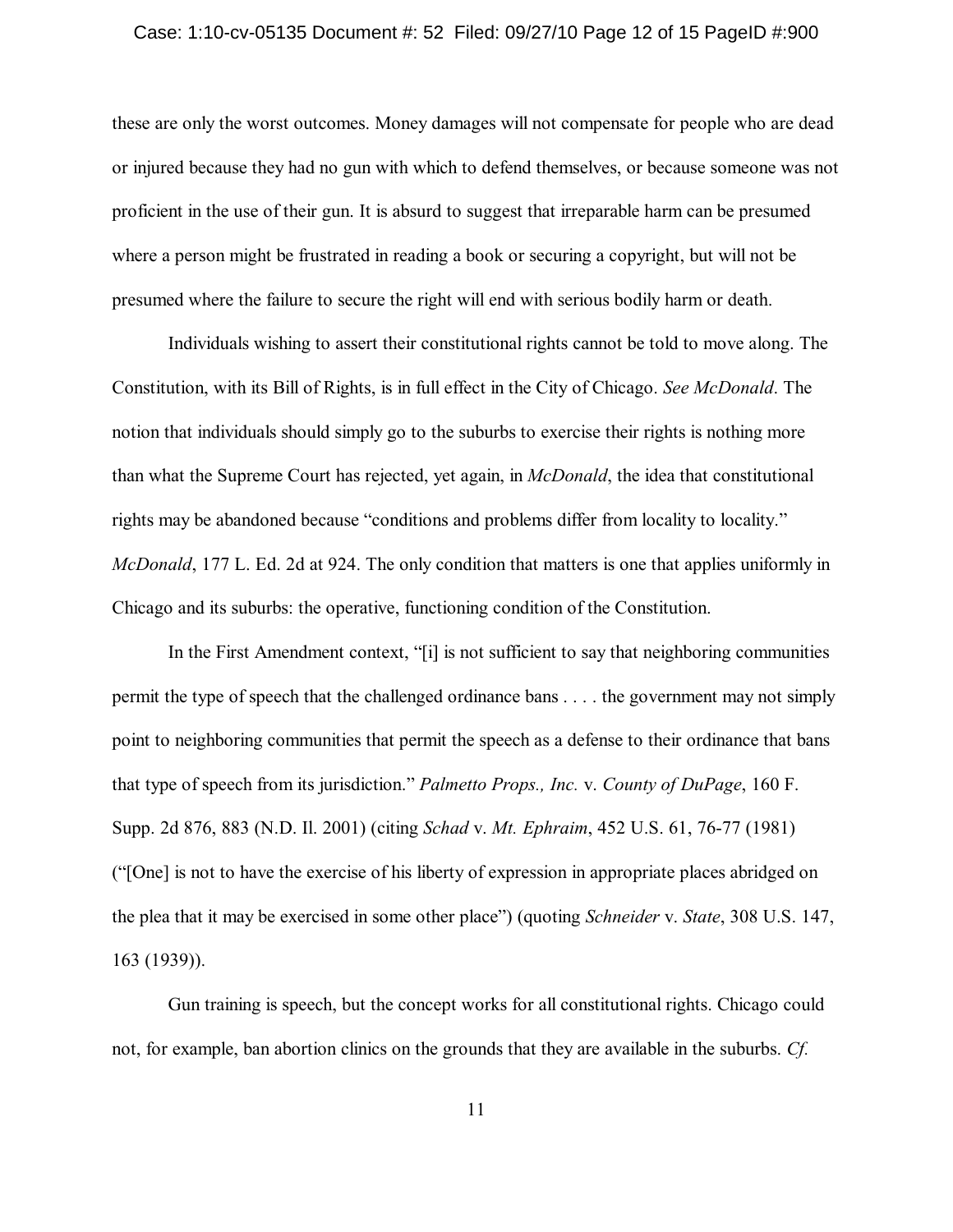#### Case: 1:10-cv-05135 Document #: 52 Filed: 09/27/10 Page 13 of 15 PageID #:901

*Carey* v. *Population Svcs.*, 431 U.S. 678, 689 (1977) ("the restriction of distribution channels to a small fraction of the total number of possible retail outlets renders contraceptive devices considerably less accessible to the public, reduces the opportunity for privacy of selection and purchase, and lessens the possibility of price competition") (footnotes omitted). Gun ranges are places of the Second Amendment and, to the extent that training is conducted there, the First. They are protected from complete bans.

### V. GUN RANGES ARE NOT INHERENTLY DANGEROUS.

The City argues too heavily, and irresponsibly, about the particulars of the mobile range Plaintiffs would bring to Chicago. But this is a speculative distraction from the real issues in this case, which are primarily legal. The mobile range is merely a method of redressing the imminence of the harm wrought by the City's registration deadlines. In the absence of these deadlines, or in the absence of a mobile range, the factual issues relating to this proposed remedy would slip away, leaving only the core legal issues at the heart of this case. In the absence of a range ban, there will be ranges in Chicago. If not this perfectly safe and appropriate range, some other range.

Of course there is nothing wrong with the range Plaintiffs would bring to Chicago. Nobody has ever been hurt by a bullet fired within it, the range is used constantly by police and civilians alike, and there is no reason to suppose it would suddenly have any deleterious effects on its surroundings. This particular range, however, is only itself a target for the City's general objection to gun ranges, writ large.

Sheer speculation that there must be something inherently wrong with the operation of a gun range – an activity that is banned nowhere else, and which has occurred safely and uneventfully throughout the entire course of American history, is unavailing. The amorphous fears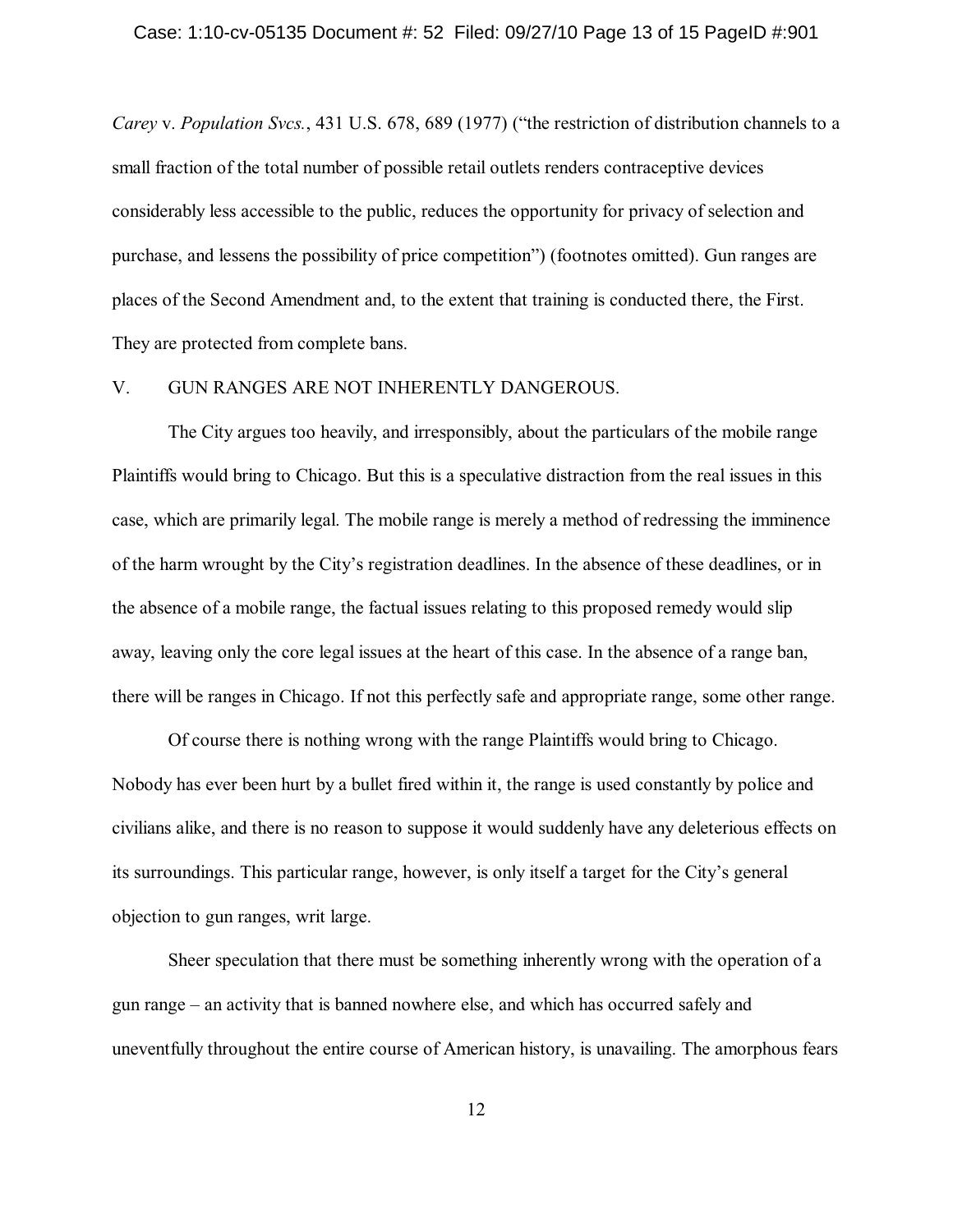## Case: 1:10-cv-05135 Document #: 52 Filed: 09/27/10 Page 14 of 15 PageID #:902

of gun ranges are not merely irrelevant; they are rejected at law. The Illinois Court of Appeals, for

example, held shooting at a range is not an ultrahazardous activity because, inter alia,

the risk of harm to persons or property, even though great, can be virtually eliminated by the exercise of reasonable or even "utmost" care under the circumstances . . . the use of firearms is a matter of common usage and the harm posed comes from their misuse rather than from their inherent nature alone . . . the location [of a range is assumed] appropriate for such activity in the absence of further factual allegations . . . particularly describing the area as inappropriate for the target practice [and] target practice is of some social utility to the community . . .

*Miller* v. *Civil Constructors*, 272 Ill. App. 3d 263, 271, 651 N.E.2d 239 (Ill. App. 1995). The

same court has upheld Illinois' range protection statute. *Miller v. Fulton County Zoning Bd. of*

*Appeals*, 337 Ill. App. 3d 210, 785 N.E.2d 532 (Ill. App. 2003).

## **CONCLUSION**

The City has no legal defense, and the irreparable harm is readily apparent.

The motion should be granted. Indeed, given the clarity of the legal issues presented on

the merits, the Court should advance the trial and issue a final judgment, for Plaintiffs.

Dated: September 27, 2010 Respectfully submitted,

Gura & Possessky, PLLC Law Firm of David G. Sigale, P.C. Alexandria, VA 22314 Lisle, IL 60532 703.835.9085/Fax 703.997.7665 630.452.4547/Fax 630.596.4445

Alan Gura (admitted pro hac vice) David G. Sigale (Atty. ID# 6238103) 101 N. Columbus Street, Suite 405 4300 Commerce Court, Suite 300-3

By: /s/ Alan Gura/ By: /s/ David G. Sigale/ Alan Gura David G. Sigale

Attorneys for Plaintiffs